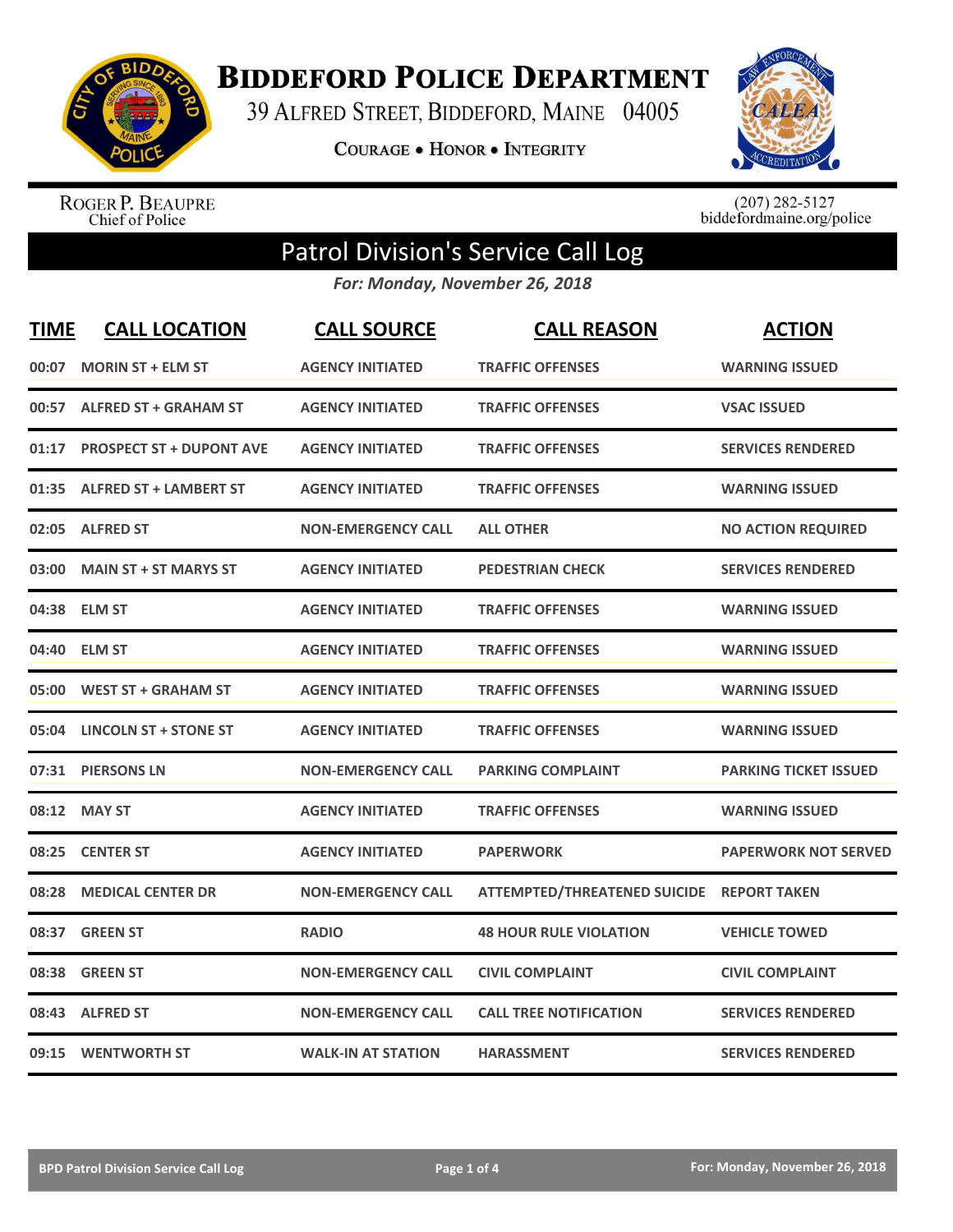## **TIME CALL LOCATION CALL SOURCE CALL REASON ACTION**

|       | 09:17 SOUTH ST                   | <b>AGENCY INITIATED</b>   | <b>PRISONER PROCESS</b>                                              | <b>ARREST(S) MADE</b>       |
|-------|----------------------------------|---------------------------|----------------------------------------------------------------------|-----------------------------|
|       |                                  |                           | OFFENDER: RICHARD J DUBOIS  AGE: 45  RESIDENT OF: EAST WATERBORO, ME |                             |
|       | <b>CHARGE: CRIMINAL MISCHIEF</b> |                           |                                                                      |                             |
|       | 09:18 BIRCH ST                   | <b>AGENCY INITIATED</b>   | <b>PARKING COMPLAINT</b>                                             | <b>VEHICLE TOWED</b>        |
|       | 09:22 MAIN ST                    | <b>AGENCY INITIATED</b>   | <b>TRAFFIC OFFENSES</b>                                              | <b>WARNING ISSUED</b>       |
|       | 09:46 ALFRED ST                  | <b>AGENCY INITIATED</b>   | <b>TRAFFIC OFFENSES</b>                                              | <b>NO ACTION REQUIRED</b>   |
|       | 10:24 ALFRED ST                  | <b>AGENCY INITIATED</b>   | <b>EMPTYING DRUG BOX</b>                                             | <b>SERVICES RENDERED</b>    |
|       | 10:29 ELM ST + SPRUCE ST         | <b>AGENCY INITIATED</b>   | <b>TRAFFIC OFFENSES</b>                                              | <b>WARNING ISSUED</b>       |
|       | 10:42 ALFRED ST                  | <b>WALK-IN AT STATION</b> | <b>COURT ORDERED CHECK IN</b>                                        | <b>SERVICES RENDERED</b>    |
|       | 10:56 ALFRED ST                  | <b>WALK-IN AT STATION</b> | <b>PAPERWORK</b>                                                     | <b>PAPERWORK SERVED</b>     |
|       | <b>11:08 YALE ST</b>             | <b>E-911 CALL</b>         | <b>BURGLARY OF A MOTOR VEHICLE</b>                                   | <b>REPORT TAKEN</b>         |
|       | 11:42 SOUTH ST                   | <b>AGENCY INITIATED</b>   | <b>PAPERWORK</b>                                                     | <b>PAPERWORK NOT SERVED</b> |
|       | 11:43 MARINER WAY                | <b>E-911 CALL</b>         | 911 MISUSE                                                           | <b>WARNING ISSUED</b>       |
| 12:28 | <b>MAY ST</b>                    | <b>AGENCY INITIATED</b>   | <b>TRAFFIC OFFENSES</b>                                              | <b>WARNING ISSUED</b>       |
|       | <b>12:50 MAIN ST</b>             | <b>NON-EMERGENCY CALL</b> | <b>TRESPASSING</b>                                                   | <b>WARNING ISSUED</b>       |
|       | 12:50 ALFRED ST                  | <b>OTHER</b>              | <b>PAPERWORK</b>                                                     | <b>PAPERWORK SERVED</b>     |
|       | 13:04 JEFFERSON ST + ALFRED ST   | <b>WALK-IN AT STATION</b> | <b>ARTICLES LOST/FOUND</b>                                           | <b>REPORT TAKEN</b>         |
|       | 13:15 ALFRED ST                  | <b>NON-EMERGENCY CALL</b> | <b>SUSPICION</b>                                                     | <b>SERVICES RENDERED</b>    |
|       | 13:32 ALFRED ST                  | <b>AGENCY INITIATED</b>   | <b>TRAFFIC OFFENSES</b>                                              | <b>VSAC ISSUED</b>          |
|       | 13:37 KOSSUTH ST + SOUTH ST      | <b>NON-EMERGENCY CALL</b> | <b>DISTURBANCE / NOISE</b>                                           | <b>REPORT TAKEN</b>         |
|       | 13:59 WEST ST                    | <b>NON-EMERGENCY CALL</b> | <b>CHECK WELFARE</b>                                                 | <b>SERVICES RENDERED</b>    |
|       | 14:04 ALFRED ST                  | <b>NON-EMERGENCY CALL</b> | <b>PARKING COMPLAINT</b>                                             | <b>SERVICES RENDERED</b>    |
|       | 14:33 VINCENT AVE                | <b>NON-EMERGENCY CALL</b> | <b>ARTICLES LOST/FOUND</b>                                           | <b>SERVICES RENDERED</b>    |
|       | 14:59 CLEAVES ST                 | <b>WALK-IN AT STATION</b> | <b>SUSPICION</b>                                                     | <b>UNFOUNDED</b>            |
|       | 15:01 ELM ST                     | <b>NON-EMERGENCY CALL</b> | <b>SHOPLIFTING</b>                                                   | <b>REPORT TAKEN</b>         |
|       | 15:16 ELM ST + LINCOLN ST        | <b>NON-EMERGENCY CALL</b> | <b>TRESPASSING</b>                                                   | <b>UNABLE TO LOCATE</b>     |
|       | 15:21 MAPLEWOOD AVE              | <b>NON-EMERGENCY CALL</b> | <b>SUSPICION</b>                                                     | <b>REPORT TAKEN</b>         |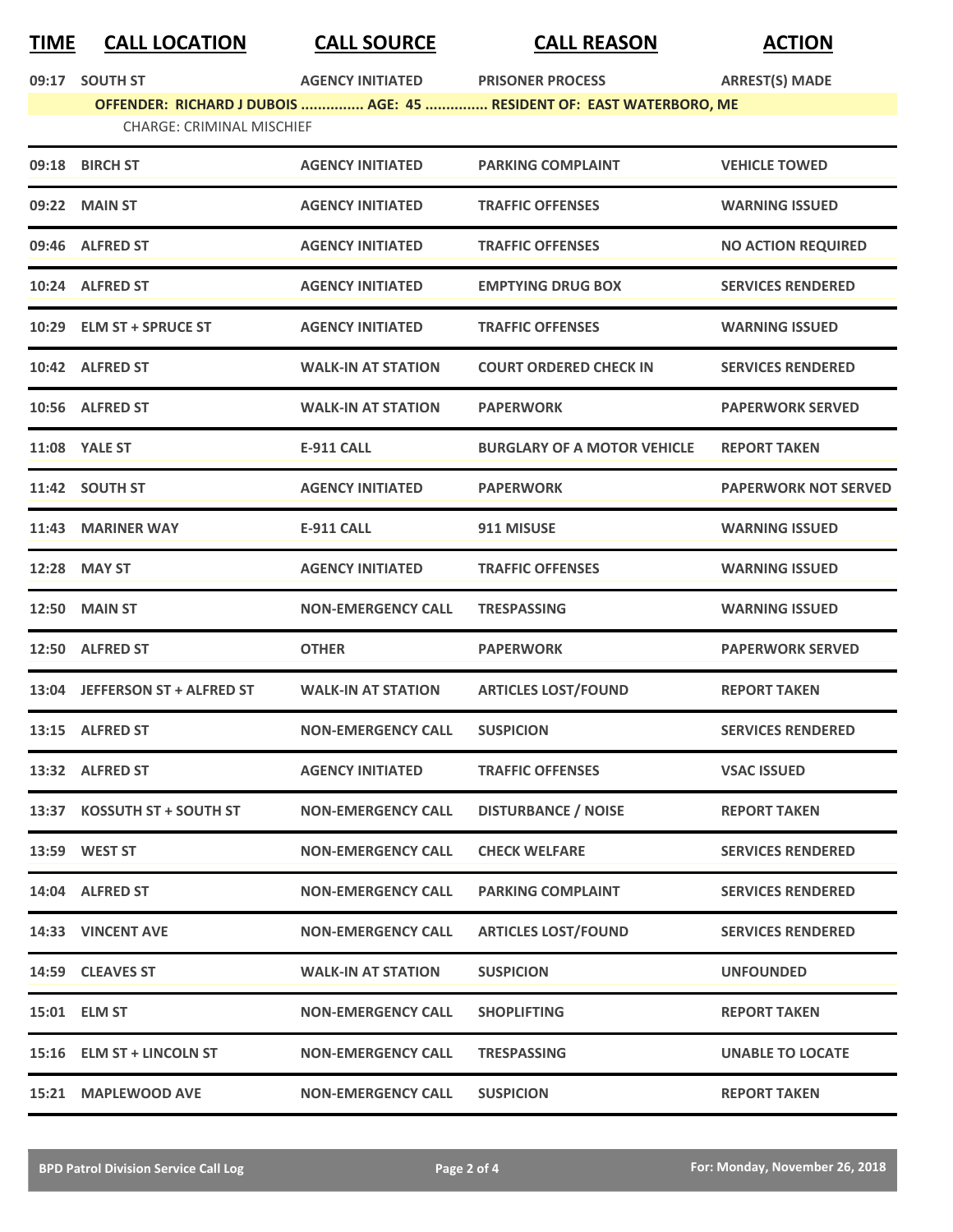| <b>TIME</b> | <b>CALL LOCATION</b>                                | <b>CALL SOURCE</b>         | <b>CALL REASON</b>                                                                              | <b>ACTION</b>                |
|-------------|-----------------------------------------------------|----------------------------|-------------------------------------------------------------------------------------------------|------------------------------|
|             | 15:40 ALFRED ST                                     | <b>WALK-IN AT STATION</b>  | <b>COURT ORDERED CHECK IN</b>                                                                   | <b>SERVICES RENDERED</b>     |
|             | 15:42 VINCENT AVE                                   | <b>NON-EMERGENCY CALL</b>  | <b>BURGLARY OF A MOTOR VEHICLE</b>                                                              | <b>REPORT TAKEN</b>          |
|             | 15:48 ELM ST + JANELLE ST                           | <b>AGENCY INITIATED</b>    | <b>TRAFFIC OFFENSES</b>                                                                         | <b>WARNING ISSUED</b>        |
|             | 15:56 HILL ST                                       | <b>AGENCY INITIATED</b>    | <b>SUSPICION</b>                                                                                | <b>SERVICES RENDERED</b>     |
|             | 16:10 SOUTH ST                                      | <b>NON-EMERGENCY CALL</b>  | <b>ALL OTHER</b>                                                                                | <b>SERVICES RENDERED</b>     |
|             | 16:28 ALFRED ST                                     | <b>NON-EMERGENCY CALL</b>  | <b>CIVIL COMPLAINT</b>                                                                          | <b>SERVICES RENDERED</b>     |
|             | <b>16:51 FRANKLIN ST</b>                            | <b>WALK-IN AT STATION</b>  | <b>ARTICLES LOST/FOUND</b>                                                                      | <b>NEGATIVE CONTACT</b>      |
|             | 17:07 ELM ST + DRAPEAU ST                           | <b>AGENCY INITIATED</b>    | <b>TRAFFIC OFFENSES</b>                                                                         | <b>WARNING ISSUED</b>        |
| 17:30       | <b>BACON ST</b>                                     | <b>WALK-IN AT STATION</b>  | <b>THEFT</b>                                                                                    | <b>SERVICES RENDERED</b>     |
| 17:57       | <b>MEDICAL CENTER DR</b>                            | <b>NON-EMERGENCY CALL</b>  | <b>VIOL OF BAIL CONDITIONS</b>                                                                  | <b>NEGATIVE CONTACT</b>      |
|             | 18:29 JEFFERSON ST + ALFRED ST                      | <b>NON-EMERGENCY CALL</b>  | <b>SUSPICION</b>                                                                                | <b>SERVICES RENDERED</b>     |
|             | 18:52 ALFRED ST + WASHINGTON ST                     | <b>AGENCY INITIATED</b>    | <b>TRAFFIC OFFENSES</b>                                                                         | <b>WARNING ISSUED</b>        |
| 19:09       | <b>ELM ST + LINDALE AVE</b>                         | <b>AGENCY INITIATED</b>    | <b>TRAFFIC OFFENSES</b>                                                                         | <b>WARNING ISSUED</b>        |
|             | 19:26 ALFRED ST                                     | <b>AGENCY INITIATED</b>    | <b>TRAFFIC OFFENSES</b>                                                                         | <b>WARNING ISSUED</b>        |
|             | 19:28 LANDRY ST + HILL ST                           | <b>AGENCY INITIATED</b>    | <b>TRAFFIC OFFENSES</b>                                                                         | <b>WARNING ISSUED</b>        |
|             | 20:08 ADAMS ST                                      | <b>NON-EMERGENCY CALL</b>  | <b>ARTICLES LOST/FOUND</b>                                                                      | <b>SERVICES RENDERED</b>     |
|             | 20:10 SOUTH ST                                      | <b>NON-EMERGENCY CALL</b>  | <b>SUSPICION</b>                                                                                | <b>SERVICES RENDERED</b>     |
|             | 20:11 ALFRED ST + BOULDER WAY                       | <b>AGENCY INITIATED</b>    | <b>TRAFFIC OFFENSES</b>                                                                         | <b>NO ACTION REQUIRED</b>    |
|             | 20:31 BIRCH ST<br>CHARGE: DOMESTIC VIOLENCE ASSAULT | E-911 CALL                 | <b>DOMESTIC COMPLAINTS</b><br>OFFENDER: JANET RUTH LAMBERT  AGE: 55  RESIDENT OF: BIDDEFORD, ME | <b>TRANSPORT TO HOSPITAL</b> |
|             | 21:04 HILL ST                                       | E-911 CALL                 | <b>DOMESTIC COMPLAINTS</b>                                                                      | <b>REPORT TAKEN</b>          |
|             | 21:48 BEACON AVE                                    | <b>NON-EMERGENCY CALL</b>  | <b>MENTAL ILLNESS CASES</b>                                                                     | <b>SERVICES RENDERED</b>     |
|             | 21:53 ALFRED ST                                     | <b>NON-EMERGENCY CALL</b>  | <b>TRESPASSING</b>                                                                              | <b>FIELD INTERVIEW</b>       |
|             | 22:16 ELM ST                                        | <b>NON-EMERGENCY CALL</b>  | <b>CHECK WELFARE</b>                                                                            | <b>TRANSPORT TO HOSPITAL</b> |
|             | 22:50 MEDICAL CENTER DR                             | NON-EMERGENCY CALL ASSAULT |                                                                                                 | <b>CITATION ISSUED</b>       |
|             | <b>CHARGE: ASSAULT</b>                              |                            | OFFENDER: RICHARD SAMUEL ROGERS  AGE: 49  RESIDENT OF: BIDDEFORD, ME                            |                              |